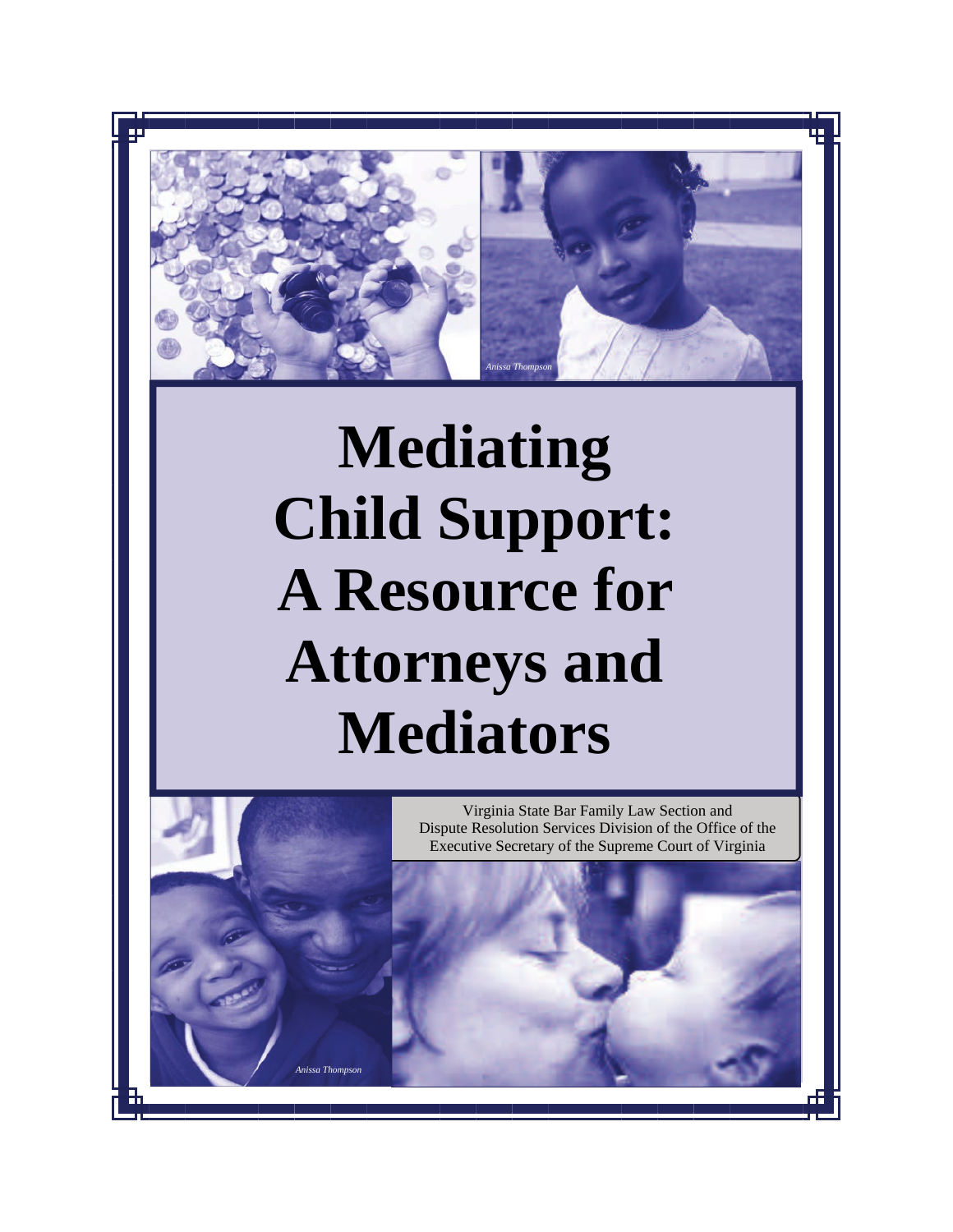

Mediation is an alternative dispute resolution (ADR) process where a trained mediator helps parties talk about their dispute in a confidential setting. Mediators do not advocate for either party, make decisions, or force parties to agree to a particular solution.

In mediation, the entire session is focused on the participants and their family. The mediator takes as much time as needed to help parties talk about what is important to them. Only certain things, such as allegations of child abuse, are not confidential.

The mediator asks parties to take an active role in creating the support agreement that will affect their family. In court-referred

mediation, the mediator memorializes the parties' decisions in an agreement. Upon court approval, the parties' agreement becomes part of the court order.

# **Why mediate child support?**

- 1. Mediation's main goals are:
	- to help parties talk about the care of their family; and
	- to help parties develop an enforceable child support order.
- 2. The mediator can help parties talk about their child's financial needs and decide the best way to meet them while keeping in mind everyone's financial needs.
- 3. In court or at the Division of Child Support Enforcement (DCSE), the courts or DCSE decides how much the parties should receive or pay in child support. In mediation, the parties agree to a monthly amount of child support using Virginia's child support guidelines (the guidelines) as a starting point. Upon court approval, the parties' agreement will become part of the court order.

Most courts have mediation programs that provide free mediation to parties who have custody, visitation, or child support cases. In those courts, cases are referred to a mediator who is paid by the state.

In court-referred mediation, mediators are legally required to hold an orientation session before mediation. Depending on the court's mediation program, a party may attend this session with a group of people involved in different cases, or just with the other parties to the dispute.

During the orientation session, the mediator will explain mediation to the parties and will determine whether mediation is appropriate for the case. If all parties want to mediate and it is right for the case, the parties will have the option to mediate. The orientation session is required, but mediation is voluntary. Parties do not have to mediate and can stop mediation at any time. Mediation may take a couple of hours. Parties are asked to set aside enough time for their mediation session so they do not feel rushed.

# **Before Mediation**

Before parties can mediate any child support issues, paternity must be established. Paternity is legal fatherhood. Here are some ways paternity can be established:

- 1. parents were married on the child's birth date;
- 2. acknowledgement of paternity by the father under oath in court;
- 3. genetic testing, which can be ordered by the court; or
- 4. court order showing an adoption.

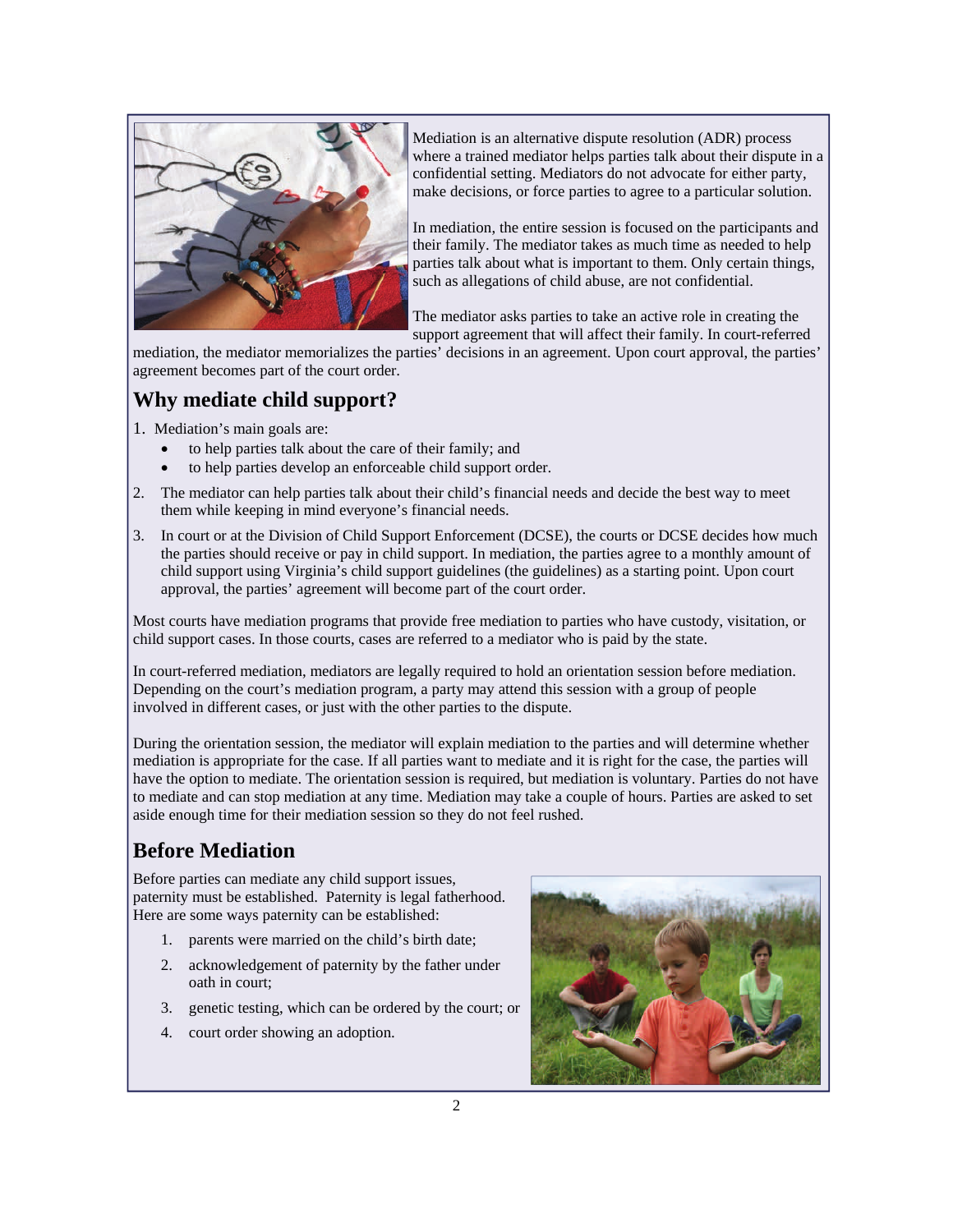# **Mediation Checklist**

Mediators need the following information from parents to calculate child support:

- Proof of gross income (at least three most recent pay stubs or Leave and Earnings Statements (LES), most current W2 or 1099 tax form, or most recent tax return);
- Child's Social Security Number;
- Driver's license number for each parent;
- Address and telephone number of each parent's employer;
- Information about professional or recreational licenses, certificates, or registrations for each parent;
- Child's health and dental insurance cards, if available;
- Health care coverage cost for the child paid by the parent or parent's spouse;
- The cost of child-care and name of child-care provider;
- If a party is ordered to pay support for any other children, a copy of the support order;
- Actual support paid for other adults (e.g., a disabled parent or grandparent);
- A detail of any qualified business expenses, such as self-employment tax; and
- A copy of any custody, or visitation orders for the child being discussed in mediation.

# **During Mediation**

The mediator will start with an introduction and will review an *Agreement* or *Consent to Mediate* form that all participants sign. The mediator will ask for the information needed to calculate support. The mediator should calculate the statutory child support amount before parties discuss payments. Virginia law establishes a presumptive amount of monthly child support through its guidelines calculation. In mediation, the parties may agree to deviate from the guidelines, based on their family's needs. Deviations must be explained in the written agreement. Some courts put limits on how much parties can deviate.

The child support guideline calculation used depends on custody and visitation arrangements. The mediator will need to know who has physical custody and how many days the child spends with each parent. The mediator will need to know the custody and visitation arrangements under the current order. If there is not a current order for custody or visitation in place, the mediator will need to know with whom the child lives and how many days the child spends with each parent.

Virginia law creates the following three definitions for use in child support determinations; these definitions are not used in custody/visitation proceedings:

**Sole custody:** The child lives or visits with the non-custodial parent 90 days or fewer per year, as defined by law.

**Shared custody:** The child lives or visits with the non-custodial parent for more than 90 days per year, as defined by law.

**Split custody:** One parent has physical custody of one or more of the parties' children and the other parent has physical custody of the other children parents must have at least two children together).



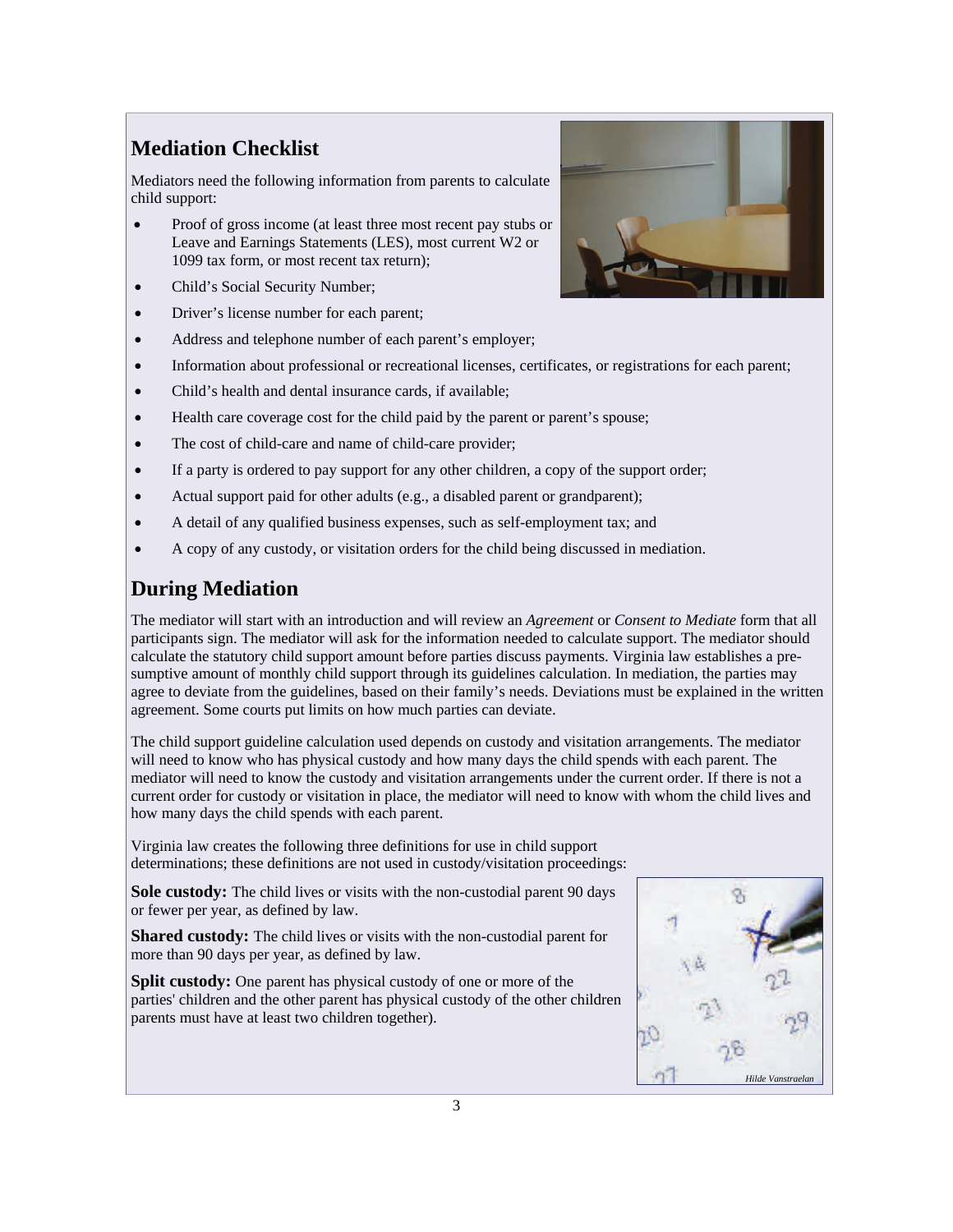Once the custody arrangement is determined and the appropriate worksheet is selected, the mediator will calculate support using the information provided. If parties bring all the information in the checklist on the previous page, they should be prepared for mediation. When parties come prepared, they are more likely to resolve their issues. The specific information needed is described on the following pages.

#### **Gross Income**

Gross income is income from all sources, including unemployment benefits or workers' compensation. The only income not used is: wages from a job obtained to pay child support arrearages; welfare payments or benefits; child support received; and certain types of social security payments. Only the child's biological or adoptive parents' income is used. For example, if Aunt Ellen has custody of Sarah, Aunt Ellen's income is not considered in calculating support.

## **Imputation of Income**

If a parent is presently unemployed or underemployed, his or her income may be imputed. This means that he or she can be



#### **Deductions from Income**

Virginia law allows certain deductions to be taken from gross monthly income in determining statutory child support. Those deductions are: spousal support paid, support paid for other children, and certain business expenses, such as self-employment tax.

#### **Spousal Support Payments**

When calculating child support, if a parent pays spousal support to the other parent or someone else pursuant to an order or a written agreement, his or her payments are subtracted from that parent's gross monthly income. If a parent receives spousal support from the other parent or someone else pursuant to an order or a written agreement, the amount he or she receives is added to that parent's gross monthly income. If there are spousal support payments exchanged between parties that are not a result of a court order or written agreement, parties may take these payments into consideration and deviate from the guidelines. Individual courts may have different policies regarding mediated deviations.



#### **Support for Other Children**

Child support previously ordered by the court or DCSE for other children may be deducted from gross monthly income. If there is not a child support order in place for other children, but a parent has other biological or adopted children living with him or her, the amount the statutory Schedule of Monthly Basic Child Support Obligations (the Schedule) states it costs to support those other children monthly may be deducted from gross monthly income. For example, assume Mom makes \$2,000 per month and has two other biological children living in her house. Based on her monthly income and the number of other children, the Schedule says it costs \$523 to support the other children. This \$523 would be subtracted from Mom's gross monthly income.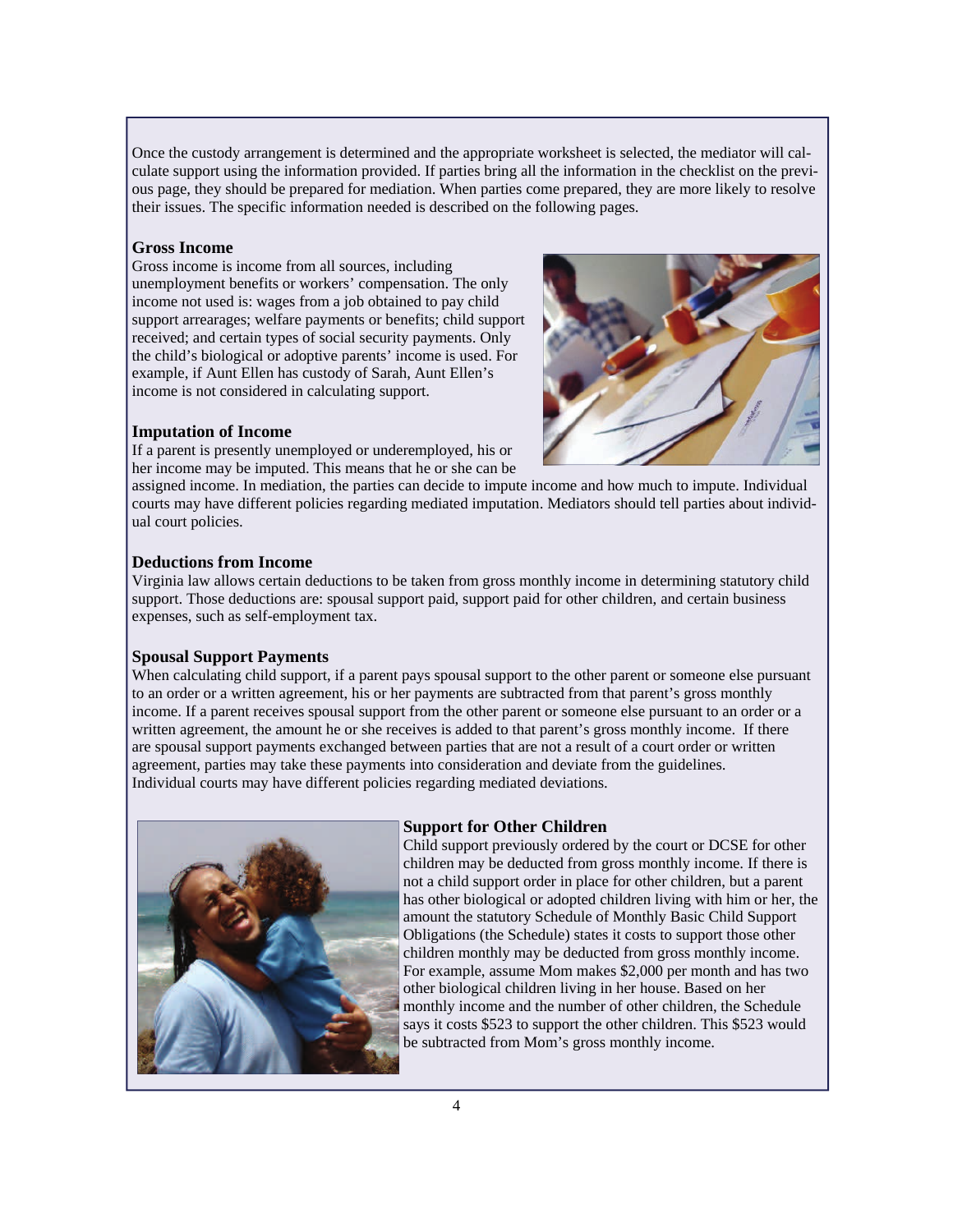#### **Self-Employment Tax**

If a parent is self-employed and can show how much was paid in selfemployment tax, he or she can deduct from gross income one-half of the self-employment tax actually paid.

### **Work-Related Child-Care Expense**

Work-related child-care expense is the cost of child-care paid so the custodial parent can work. Child-care costs should not exceed the amount required to provide quality care from a licensed source. Also, when deciding child-care cost or need, the non-custodial parent's

ability and desire to take care of the child while the other parent is at work is considered.



#### **Monthly Available Income**

Monthly available income is the income after all allowable deductions or additions have been made. The mediator adds both parents' monthly available incomes together to get the combined monthly available

income, which is used with the Schedule to determine monthly basic child support. Monthly basic child support is the amount Virginia law states it costs per month to raise a child based on the parents' combined monthly income. To get the total monthly child support amount owed, work-related child-care expenses and health/dental insurance costs are added to the basic child support.

## **Health Care Coverage Cost**

Cost for health care coverage is the cost per person for the child that is being paid by a parent or parent's



spouse. If the per child cost is provided by the insurer, that is the cost per person. Otherwise, to determine the cost per person, the cost of individual coverage for the policy holder is subtracted from the total cost of the coverage, and the remaining amount is divided by the number of remaining covered persons. The child's cost per person is the health care coverage cost used for child support calculations.

## **Total Monthly Child Support**

The mediator will calculate each parent's share of the total monthly child support. A parent's share is a percentage based on how much he or she contributes to the monthly combined income. For example, assume the

combined monthly income is \$2,000. Mom earns \$800, which is 40%, and Dad earns \$1,200, which is 60%. Mom would be responsible for 40% of the total monthly child support, and Dad would be responsible for 60%. If Mom is the primary physical custodian in a sole custody arrangement, Dad would pay Mom 60% of the total monthly child support. If Dad is the primary physical custodian in a sole custody arrangement, Mom would pay Dad 40% of the total monthly support. The worksheet will determine who will be the payor and who will be the payee.

Once the support calculations are completed, parties will be able to discuss whether they want to follow the guidelines, or whether they want to deviate. In court-referred mediations, parties' decisions will be memorialized

in an agreement and submitted to the court. Upon court approval, the agreement will become part of the order for child support. There is a certain amount of flexibility in mediated agreements; however, certain topics must be covered or at least discussed (please see Mediated Agreement Content Checklist on the next page).

## **After Mediation**

In court-referred mediation, the mediated agreement along with the child support guideline calculations are sent to the referring court for approval. It is important to make sure all the topics listed above are addressed and the agreement is written in a way that is enforceable.

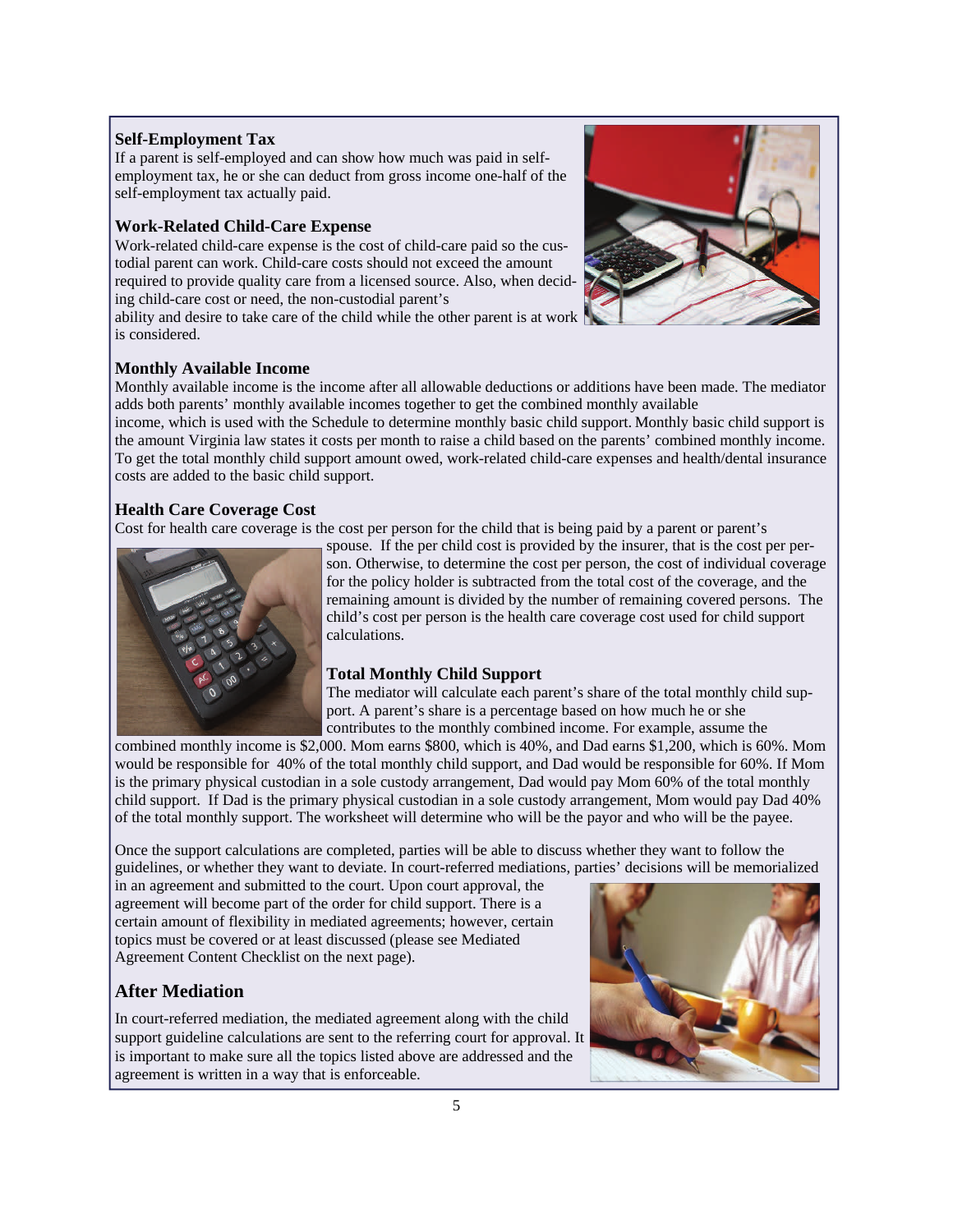## **Mediated Agreement Content Checklist**

The agreement must contain:

- Name, birth date, and last four digits of the Social Security Numbers of the parents and child
- Each parent's residential and, if different, mailing address and telephone number
- Each parent's driver's license number
- Name, address and telephone of each parent's employer
- Information on any professional, occupational, or recreational licenses
- The name of the person paying child support
- The name of the person receiving child support
- The amount of child support
	- Parties can deviate from the guideline amount as long as they explain why.
	- Individual courts may have different policies regarding mediated deviations.
	- Mediators should communicate court policies to parties.
- When the agreement becomes effective
	- For initial petitions, the effective date is usually the date the petition is filed in court.
	- For motions to amend, the effective date may be as early as the date the respondent was served.
	- Sometimes in mediation, parents can decide the effective date.
- When child support is due every month
	- The law requires that payments be due on the first of the month. Parties can agree that payments be made on each of the payor's paydays (for example, the  $1<sup>st</sup>$  and  $15<sup>th</sup>$  of each month or every other week).
- How support is paid
	- The court may enter an Income Withholding Order, which requires the payor's employer to deduct support payments from his or her paycheck and send them to the Treasurer of Virginia. The Treasurer sends the funds to the payee. It is against Virginia law for an employer to fire an employee for receiving an income withholding order. An employer can charge \$5 per pay period for processing an income withholding order.
	- Electronic funds transfer by the payor from bank or work, such as a military allotment
	- Direct payment to the Treasurer of Virginia by the payor (a case will need to be opened with DCSE)
	- Direct payments from payor to payee. In this method, it is important that the parties maintain a record of payments to avoid future conflict about whether payments were made.
- Health insurance coverage, including policy information, or a written statement that coverage is not available at a reasonable cost through an employer
- Division of medical costs not covered by insurance per child per calendar year
- Child support arrearages and method of payment
	- Arrearages can result or otherwise be affected when the effective date is set several months prior to the mediation session.
- Duration of child support
	- Under Virginia law, child support continues until the child turns 18 unless the child is a full-time high school student who is not self-supporting, and is living in the home of the parent seeking or receiving support. In this case, support continues until the child reaches the age of 19 or graduates from high school, whichever occurs first.
	- A judge can extend or order child support for any child over 18 if the child is severely and permanently disabled before the age of 18 or 19 if the child was a full-time high school student, is unable to live independently, and lives with the parent seeking or receiving child support.